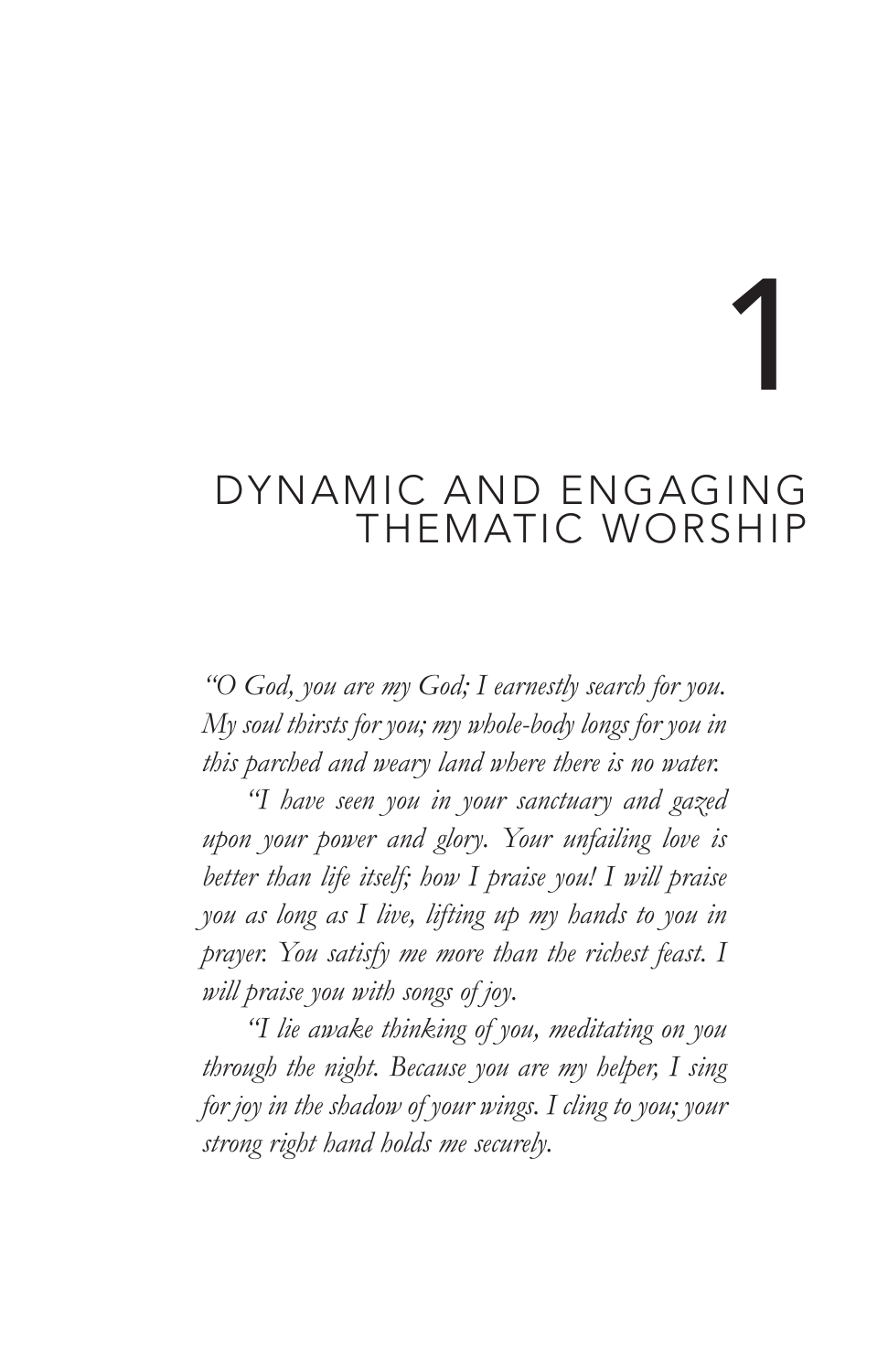#### 2 CARLTON R. WORTHEN

*"But those plotting to destroy me will come to ruin. They will go down into the depths of the earth. They will die by the sword and become the food of jackals. But the king will rejoice with God. All who swear to tell the truth will praise him, while liars will be silenced."* Psalm 63:1-11 (NLT)

Consider the following people: An eighty-year-old woman with a fourth-grade education. A professor with a PhD. A spouse struggling to keep her marriage together. A convicted felon who has served his time. The recovering drug addict. The cancer patient undergoing chemotherapy. These are all people who could and do walk inside a church searching for answers, seeking to worship the Lord in the midst of their struggles.

These are all people with very different backgrounds, perspectives and challenges. How does a worship experience go about reaching each and every one of them?

I believe the solution lies in thematic worship.

### **What is thematic worship?**

My own personal definition of "thematic worship" refers to an entire worship experience that is centered around one theological theme. Please do not confuse the term "thematic worship" with "worship" itself. Worship is defined by someone seeking to have an encounter with God. Worship is also seeking answers from God in the midst of your struggles. The key word in that definition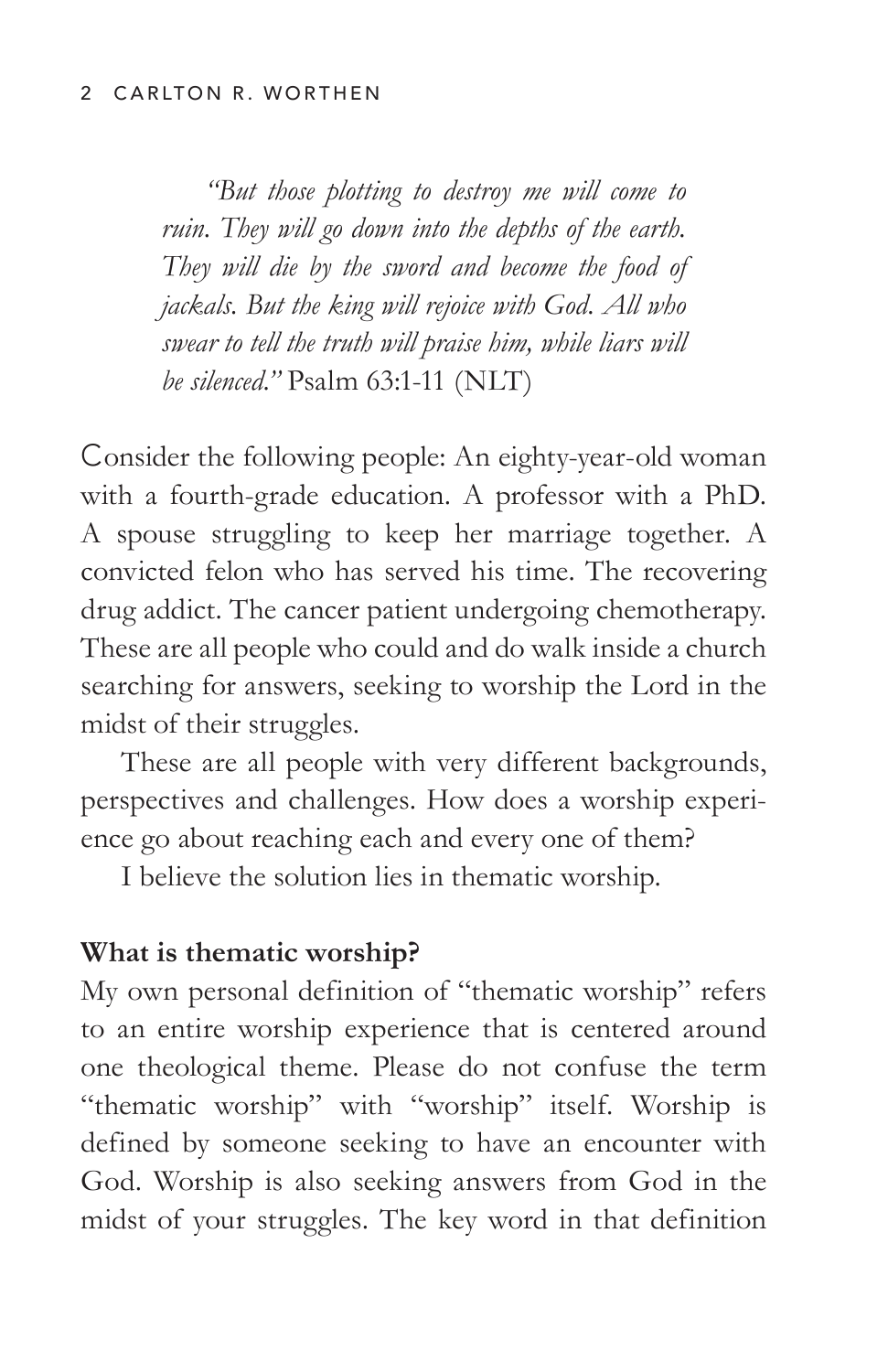is "struggles," plural - different challenges face different people.

Thematic worship does all it can to reach out to everyone in the congregation. A thematic worship experience makes every effort to make every song, litany, skit and call to worship center around a specific theme. Therefore, the experience reaches out to as many people in as many ways as possible to help them understand its theme and grow closer to God.

Thematic worship also gives a streamlined focused approach to the worship experience. No one in the church those listening or those who created and composed the worship experience - loses sight of its theme or goal. The message is instilled in the congregation.

Examples of thematic worship done at St. John AME recently include worship experiences with themes such as "Praise," "Reset" and "New Things." Hence every single aspect of the worship experience centers on these specific themes. That doesn't just mean a sermon or a song preached or sung on Sunday respectively. That also includes Bible studies done throughout the week, banners hung in the sanctuary and online hashtag campaigns. All of this can assist in making the theme much more focused and dynamic for the worship experience.

### **Why is thematic worship effective?**

Thematic worship helps benefit the individual. First of all, it doesn't leave them with a scattered, unfocused or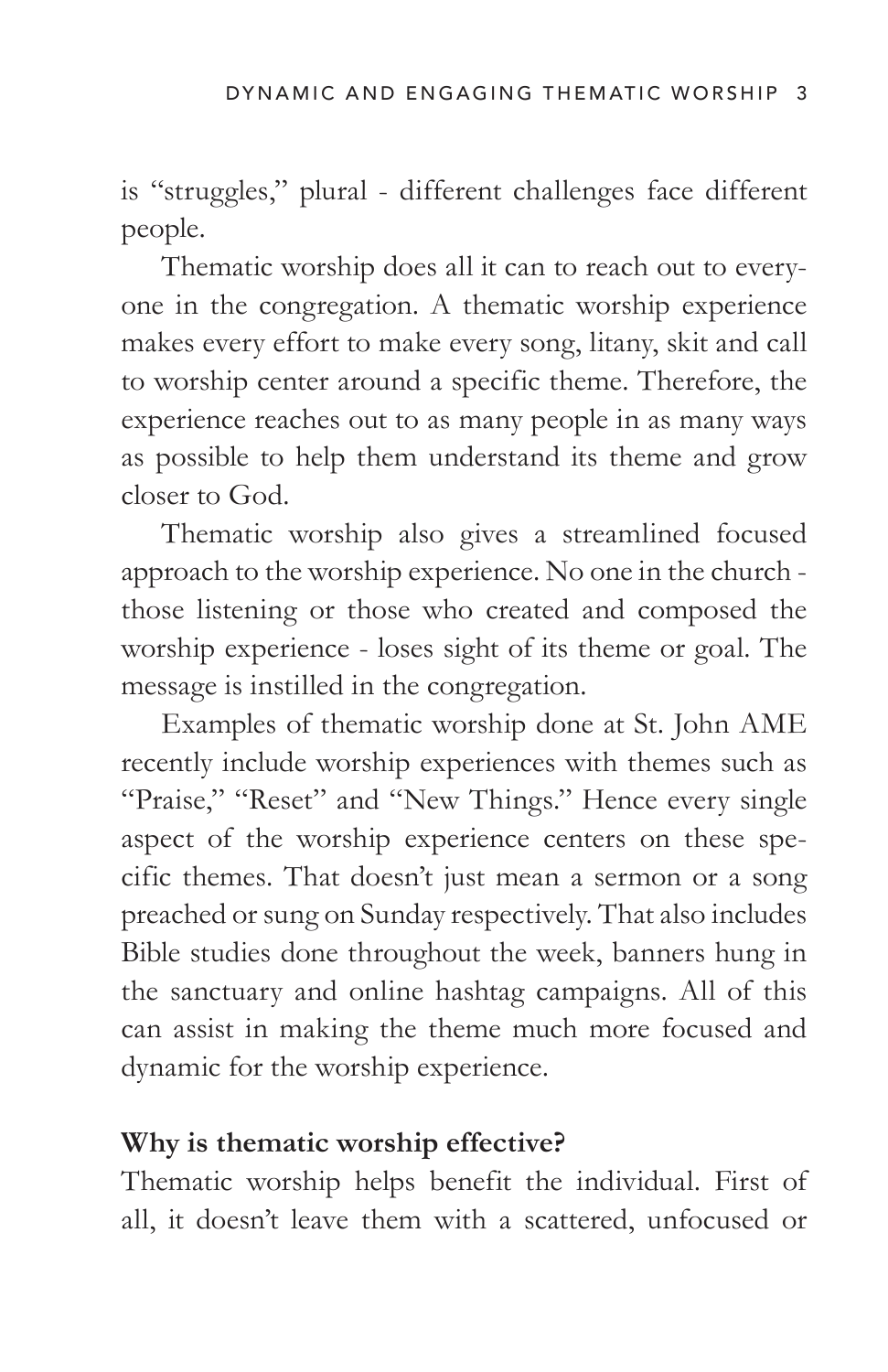#### 4 CARLTON R. WORTHEN

rushed-sounding worship experience. Oftentimes people enter into the sanctuary feeling troubled and lost in their struggles as it is. They need a clear objective - the worship experience's theme to rally around. The thematic worship experience does not deviate away from its theme. It gives the congregation an unswerving goal to focus on in connecting with God.

Second, with thematic worship, you can incorporate many different ways of reaching the congregation with a specific theme. You are not limited to a sermon or a few hymns. Litanies, praise dancers and skits can also be incorporated into the worship experience.

It may be litanies; it may be the praise dancers. It may be the sermon that reaches an individual in the congregation. Every person who is seeing or hearing the worship experience is being touched by one theme.

### **Thematic worship demands planning**

Thematic worship cannot be done on the fly. The worship experience can and does allow for the Holy Spirit to move through the congregation in surprising ways, as I'll discuss later on in this chapter. However, on the whole, thematic worship is dependent on intensive and collaborative planning.

That planning begins with the head of the church - the pastor.

Over the years, I have learned about designing the worship experience. And let me tell you, the thematic worship experience literally starts with a whole lot of prayer.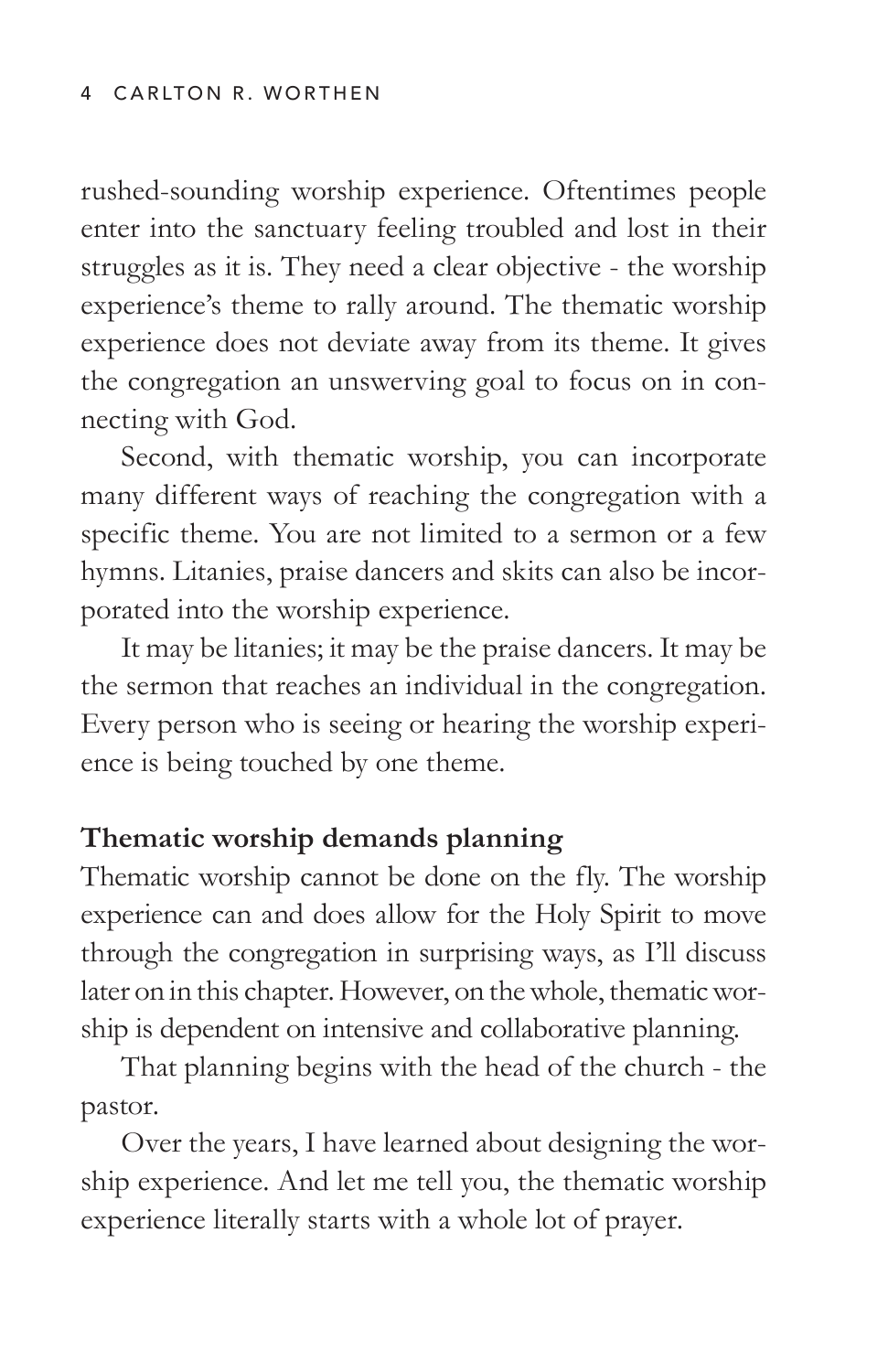I tell young preachers this: Don't stand above people in your congregation, stand in the middle of them. I think what happens with many teachers of Christianity is they have good theology. However, they cannot connect with people from all walks of life - from Miss Edith, an elderly lady with a grammar school education to Dr. Winston, a university professor.

Step into their shoes. See the world from their perspective. Then begin to pray and meditate on how to best connect with them through a worship experience, of which your sermon will play a major role.

### **Prayerfully plan the sermon**

As a pastor, my "radar," so to speak, is always up, searching for people in need of spiritual care and the challenges they face. Stand in the middle of the struggles people are going through. Ask yourself what you are giving to people to encourage them in the times we're living in. This is always the mindset I take when writing my sermons.

The sermon with great care and prayer should be planned and thoroughly exegeted.

In creating sermons, I exhaustively study the scriptures connected to the theme. Every single word must be exegeted in the original language and made relevant to today. I use a special Logos Bible software package for exegetical purposes. Imagine sixteen tractor trailer trucks pulling up to your house, each loaded with books, commentaries and dictionaries - this is a fitting analogy for my exegetical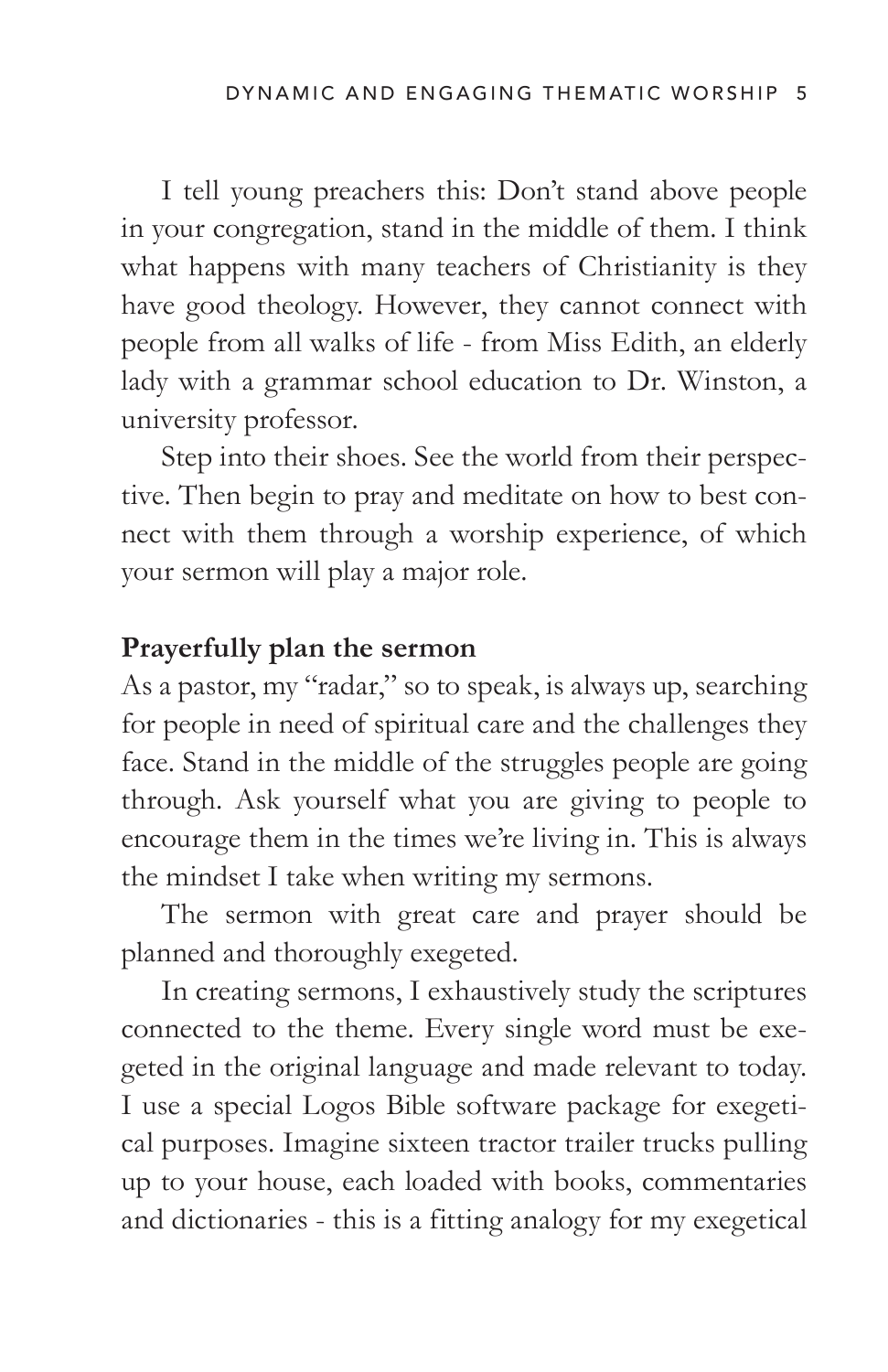software. It's a massive and powerful library I use for all my sermon and Bible study work.

Researching a topic thoroughly is important. If you have not planned the sermon studiously, the congregation will know. However, to truly connect with the congregation through a sermon and worship experience, be keenly aware of the congregants' individual struggles and the social, political and social climate they live in.

## **Make thematic worship relevant to the present age**

Be real. That's how you start reaching people. Put stories from the Bible in a current social, political and cultural context. The story of Mary, the mother of Jesus, is a very familiar one in our culture. Perhaps even to someone who has never been to church. But when you step back and really examine the familiar story, you can see it from a new perspective.

Just think about it - Mary, a virgin, is visited by a supernatural being, an angel. That in and of itself is mind-blowing. Then the angel informs her that she will give birth to the Messiah!

Now, relate the story of Mary in a way anyone in this day and age will understand. Mary was considered to be someone from the lower class. In today's society, Mary would have lived in the trailer park, the housing project, the ghetto. She didn't grow up in a mansion.

Draw that bridge. Put Mary's story, Moses' story or David's story in a context to make it relevant to people in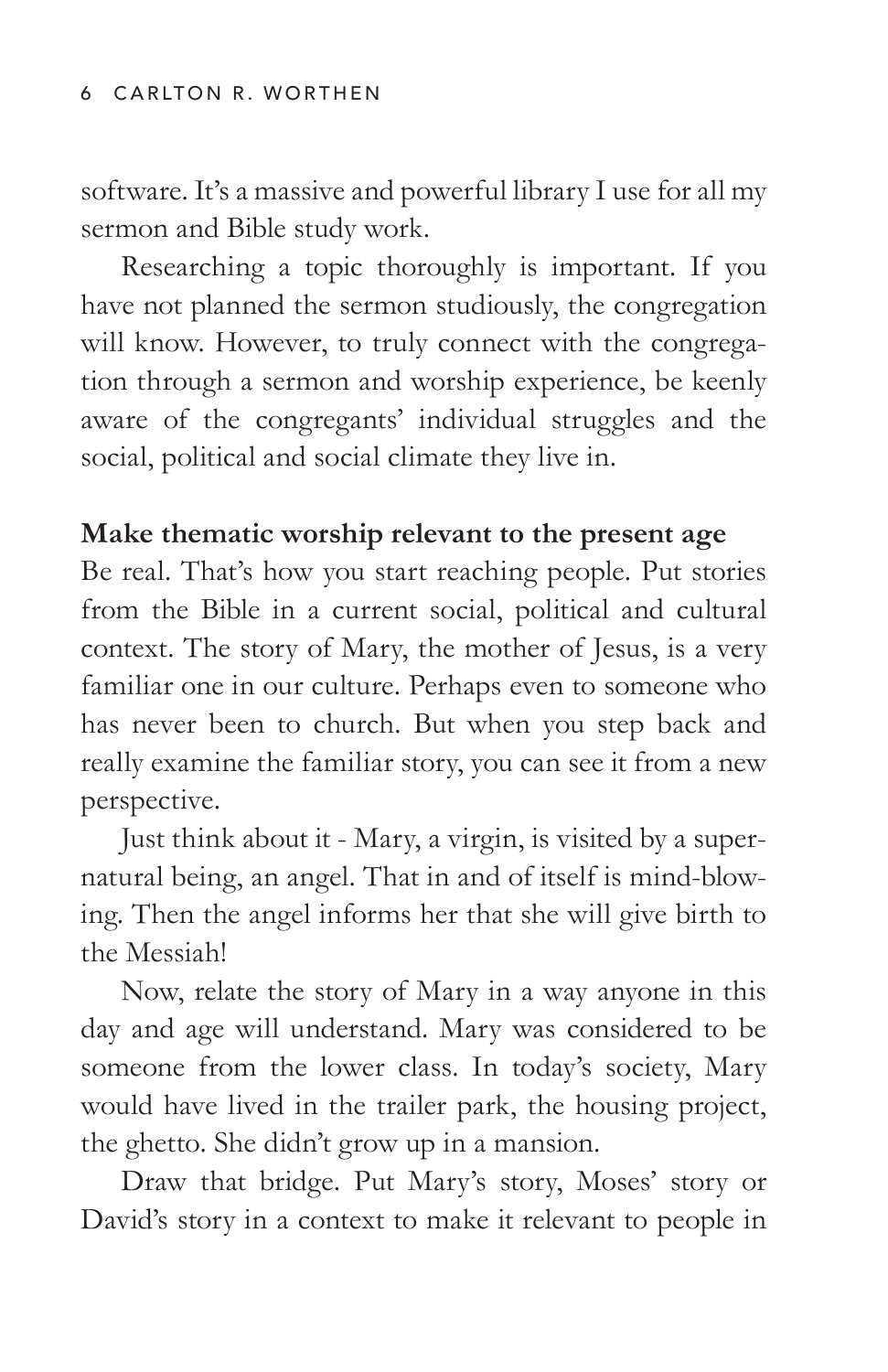the present day. Then they can see those stories of old from their perspective.

The worship experience is an opportunity to connect scriptures with current political, cultural and social issues. Make the worship experience a learning experience as well. This also is an opportunity to expose the congregation to new and relevant information and resources.

During the month of February, Black History Month, St. John AME Church puts a very heavy emphasis on black people in the Bible. The Black National Anthem is also played. Eufaula, Alabama, where I currently pastor, is a small rural community surrounded by cotton fields. The Black National Anthem is not played before every basketball or football game here.

The song's lyrics include:

*"We have come, treading our path through the blood of the slaughtered, Out from the gloomy past, Till now we stand at last Where the white gleam of our bright star is cast."* 

As a pastor, I would be at fault if I didn't expose my children to this important piece of their heritage and struggle as black people. (I consider all the youth of St. John AME as my children whom I love dearly.)

During October, Domestic Violence Awareness Month, the drama ministry performs skits about domestic violence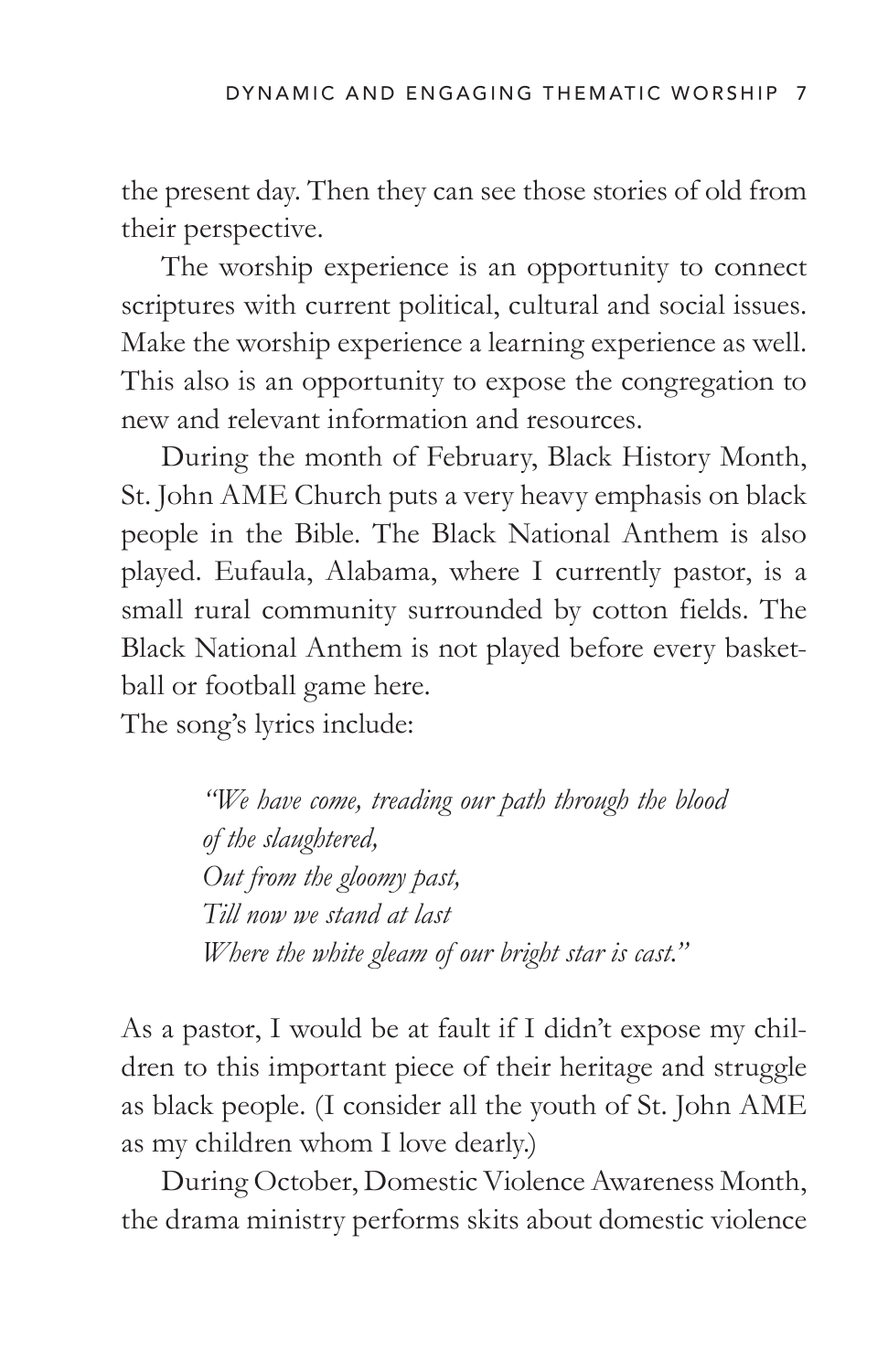every Sunday. These skits are coordinated with the sermon and the rest of the worship experience to focus on this important and relevant topic.

## **Thematic worship demands collaboration**

Once I have pondered the sermon theme, I get with my worship leader, music ministry team and drama ministry. We brainstorm different songs, hymns, dances and skits to use in the worship experience to coordinate with the sermon. It's important to know that the planned worship experience is tentative at this point. This is largely due to the fact that you may not have all of the pieces figured out to ensure that the worship experience is memorable. However, the pastor is encouraged to at a minimum know the theme as well as the scripture that will be used in order for the collaboration process to be beneficial.

In thematic worship, we must make every effort to make every song, litany, skit and call to worship center around a specific theme. That means everyone who is a part of the collaboration process must be on the same page.

Various graphics to be displayed on screens must be researched and designed. The drama ministry has to rehearse skits. The dance ministry has to have music to connect with the theme. Everyone must have an understanding of the text to be referenced. The choir must get psalms and hymns together; the choir may have to learn contemporary songs they aren't aware of. Planning is